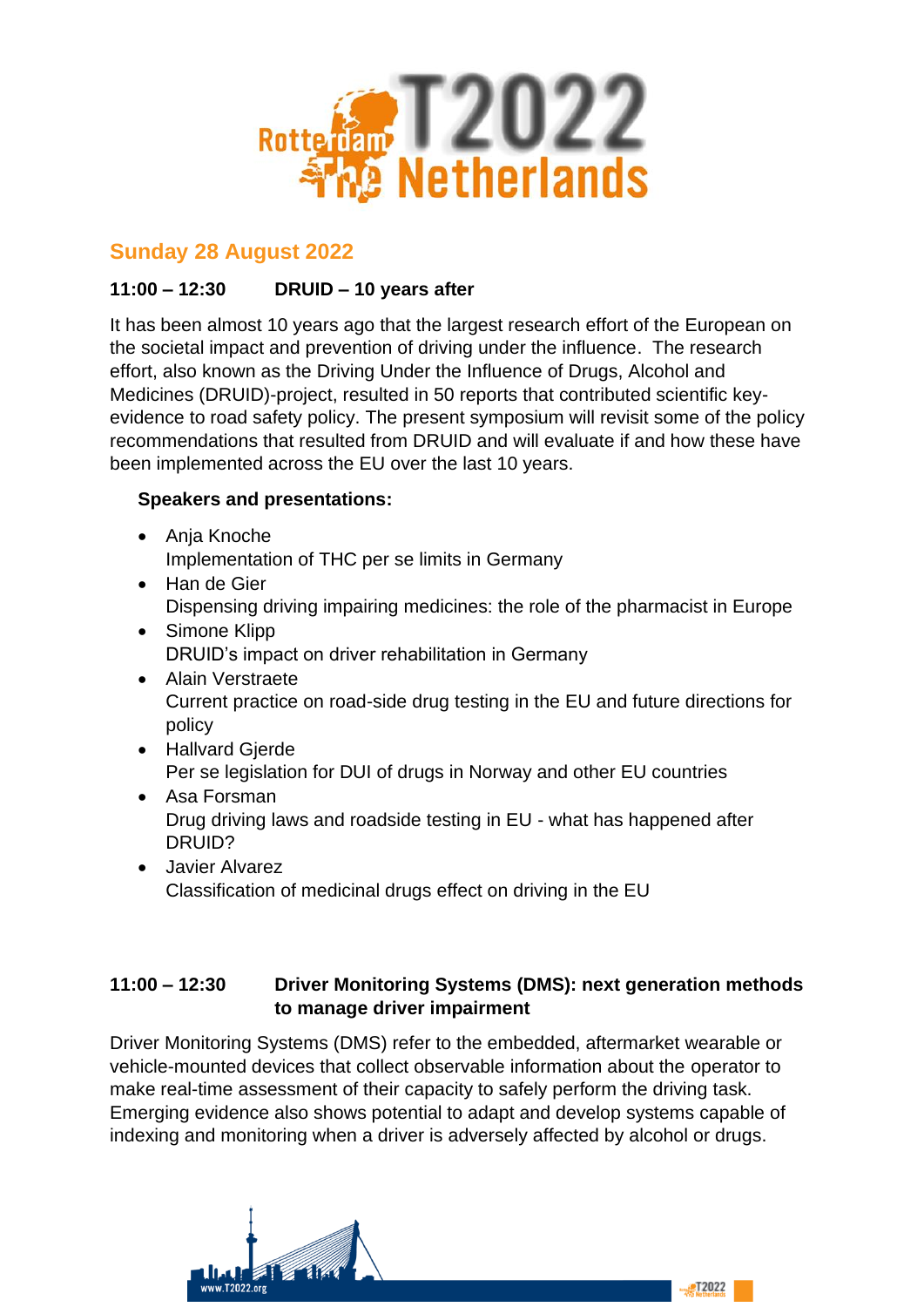

#### **Speakers and presentations:**

• Frederick Vinckenbosch

Determining statistical significance of change in road tracking performance at the individual level as part of establishing ground truth in the development of advanced driver state monitoring systems incorporating machine learning techniques.

- Blair Aitken Eyes on the road: Using eye-blink parameters to detect alcohol & benzodiazepine-specific driving impairment
- Brook Shiferaw Detecting drug and alcohol impairment in real-time: theory to practice
- Timothy Brown The Future of DMS for Managing Driver Impairment

## **11:00 – 12:30 Alcohol ignition interlocks: how to make an interlock program effective and efficacious**

In recent years, new research has been published on the effectiveness of alcohol ignition interlocks in terms of reducing crashes, rather than only reducing recidivism. The objective of this symposium will be to provide the audience with an overview of the state of the art on alcohol ignition interlocks and to present and discuss ways in which interlock programs can be implemented successfully.

- Ward Vanlaar Overview of research on alcohol ignition interlocks
- Robyn Robertson Overview of implementation challenges
- Hannah Barrett Alcohol ignition interlocks: Translating research into best practices for program implementation and improvement
- Priscilla Le Lièvre Alcohol interlocks in the European Union and in the EU member states: offender programmes and commercial transport

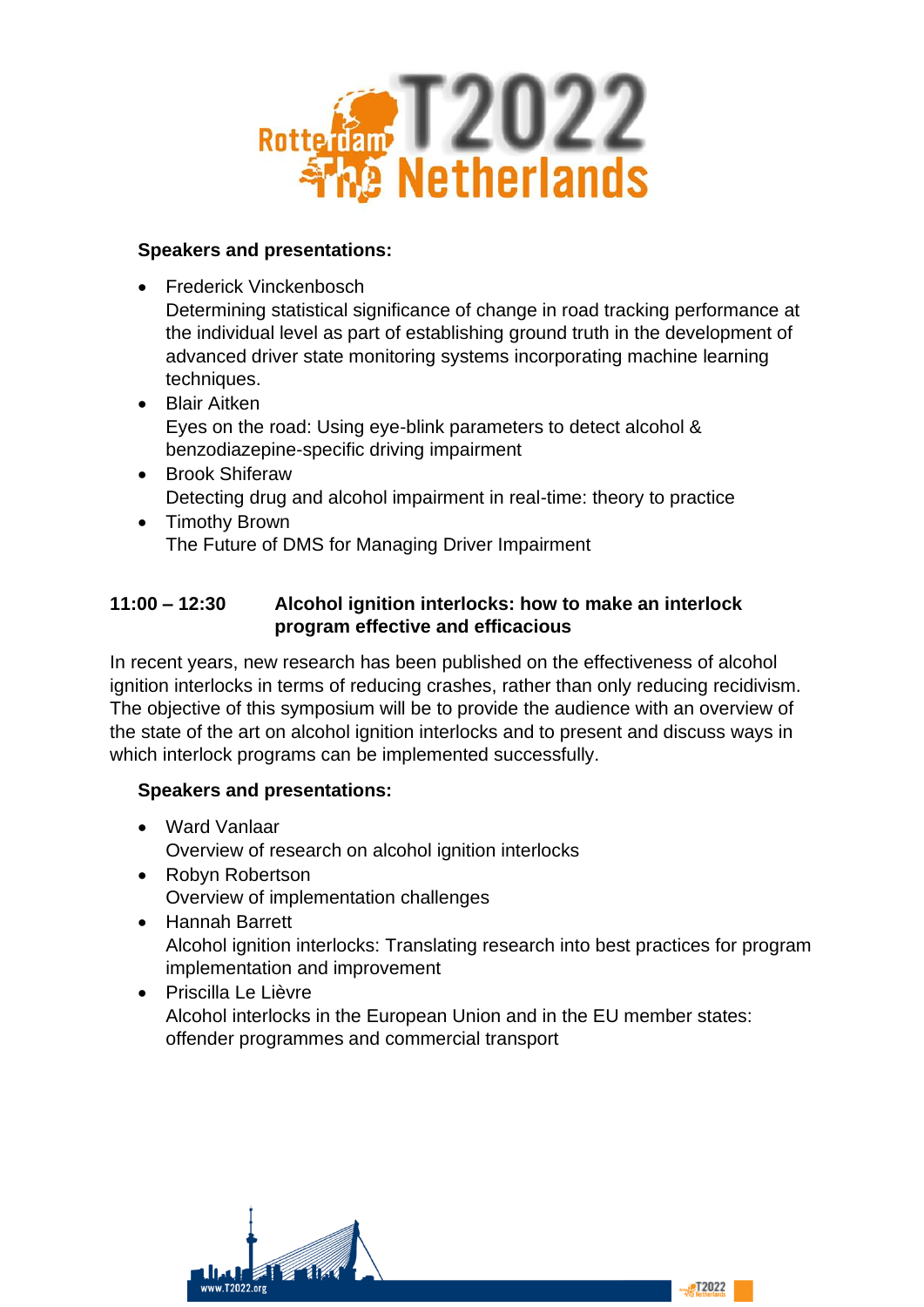

## **13:30 – 15:00 Pretrial services: key components & best practice recommendations to reduce recidivism and save lives**

This symposium will address how pretrial services fit within the larger DUI system and highlights the various pretrial programs currently implemented across the United States. This symposium will also provide an overview of two best practices pretrial programs in the U.S.: San Joaquin County, California and El Paso, Texas.

## **Speakers and presentations:**

- Tara Casanova Powell Pre-trial Services: Key Components and Best Practice Recommendations to Reduce Recidivism and Save Lives
- Darrin Grondel Pre-trial Services: Key Components and Best Practice Recommendations to Reduce Recidivism and Save Lives Introduction and Overview
- Robert Anchondo El Paso, Texas Praxis Program
- Richard Vlavianos San Joaquin County, CA Repeat DUI Offender Pre-trial Release Program
- James Fell The Effectiveness of Alcohol Monitoring as a Treatment for Driving-While-Intoxicated (DWI) Offenders: A Literature Review and Synthesis

## **13:30 – 15:00 Are alternative transportation programs effectively preventing impaired driving? Exploring safe-ride and ridesharing programs across countries.**

Alternative transportation programs, which include safe-ride programs (SRPs) and ridesharing programs (RPs), could be an important piece of the puzzle to prevent impaired driving. This symposium presents recent research on both SRPs and RPs using data from Canada, Chile, and Switzerland, and will discuss how such programs can contribute to reductions in traffic crashes.

#### **Speakers and presentations:**

- Marie Claude Ouimet The association between Safe-Ride Programs and crashes: The importance of potential confounders
- Asma Mamri

Alternative transportation to impaired driving: Is a clear distinction between Ride-Sharing and Safe-Ride Programs warranted?

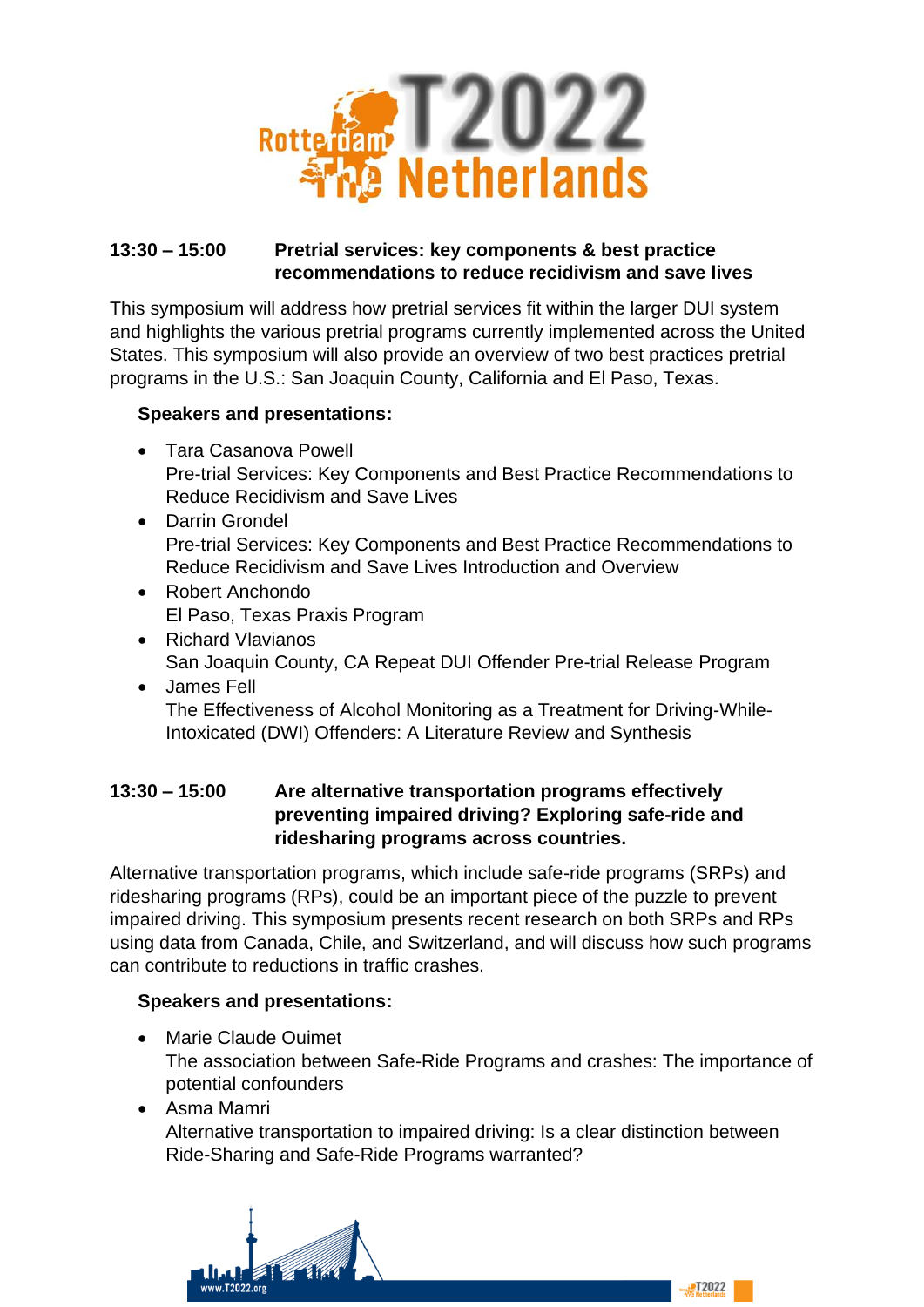

- Brice Batomen Reflection on methodological challenges in the study of ridesharing initiatives impact on road traffic collisions
- Carola Blázquez Ridesharing and alcohol-related traffic crashes in the conurbation of Valparaíso and Viña del Mar, Chile: A spatial and temporal autocorrelation analysis

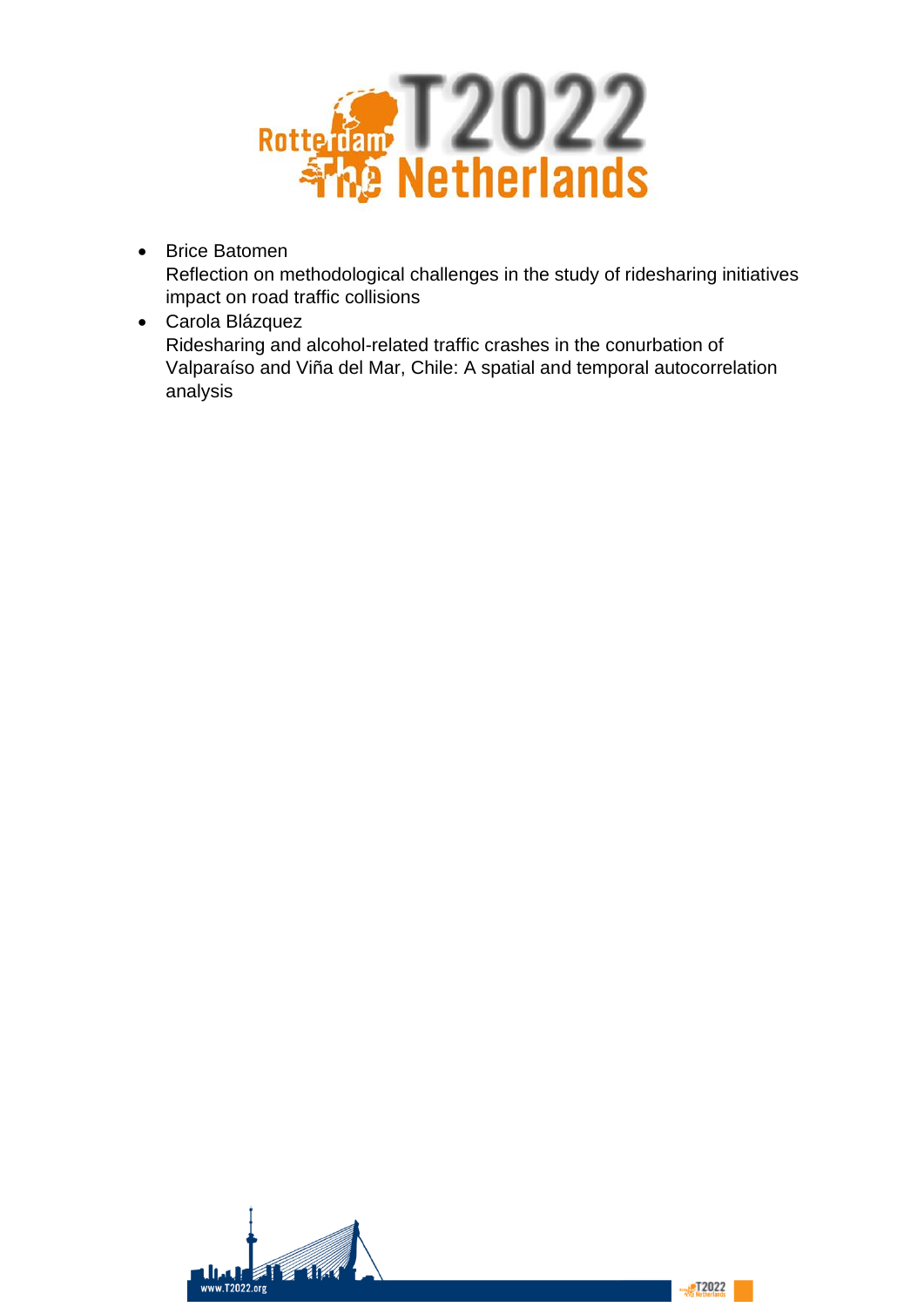

# **Monday 29 August 2022**

# **10:30 – 12:00 PEth and other biochemical markers of alcohol use and their role in prevention of drink driving**

Impaired driving (DUI) remains a significant safety and public health problem. Alcohol-related fatalities represent about 30% of all traffic related accidents. The symposium provides an overview of current markers of harmful alcohol use that can be introduced in clinical and forensic environments.

## **Speakers and presentations:**

- Wolfgang Weinmann Introduction to PEth as a direct alcohol biomarker
- Michael Bottcher Acute (EtG) and chronic (PEth) alcohol biomarkers for evaluation of risky drinking
- Kathleen van Uytfanghe The use of phosphatidylethanol in the driver's license regranting process.
- Marc Luginbühl The Instrumental Analysis of Phosphatidylethanol: From the Sample to the Result

# **10:30 - 12:00 Driving under the influence of alcohol and drugs in The Netherlands**

Driving under the influence of alcohol and drugs is a reason for concern in The Netherlands. In 2017, limits for the nine frequently detected drugs in blood of drivers were adopted in the Dutch Road Traffic Act and oral fluid tests or observations/ sobriety tests were introduced as a screening method. Aim of this symposium is to share the experiences of the Dutch police, public prosecutors, policy makers and researchers and to inform about future approaches.

# **Speakers and presentations:**

- Maartje Gerritsen Future projects to increase road safety in relation to driving under influence in The Netherlands
- Martine Blom Effectiveness of administrative measures for DUI offenders in The Netherlands
- Bert van Haaften Role police introduction new legislation driving under influence of drugs



T2022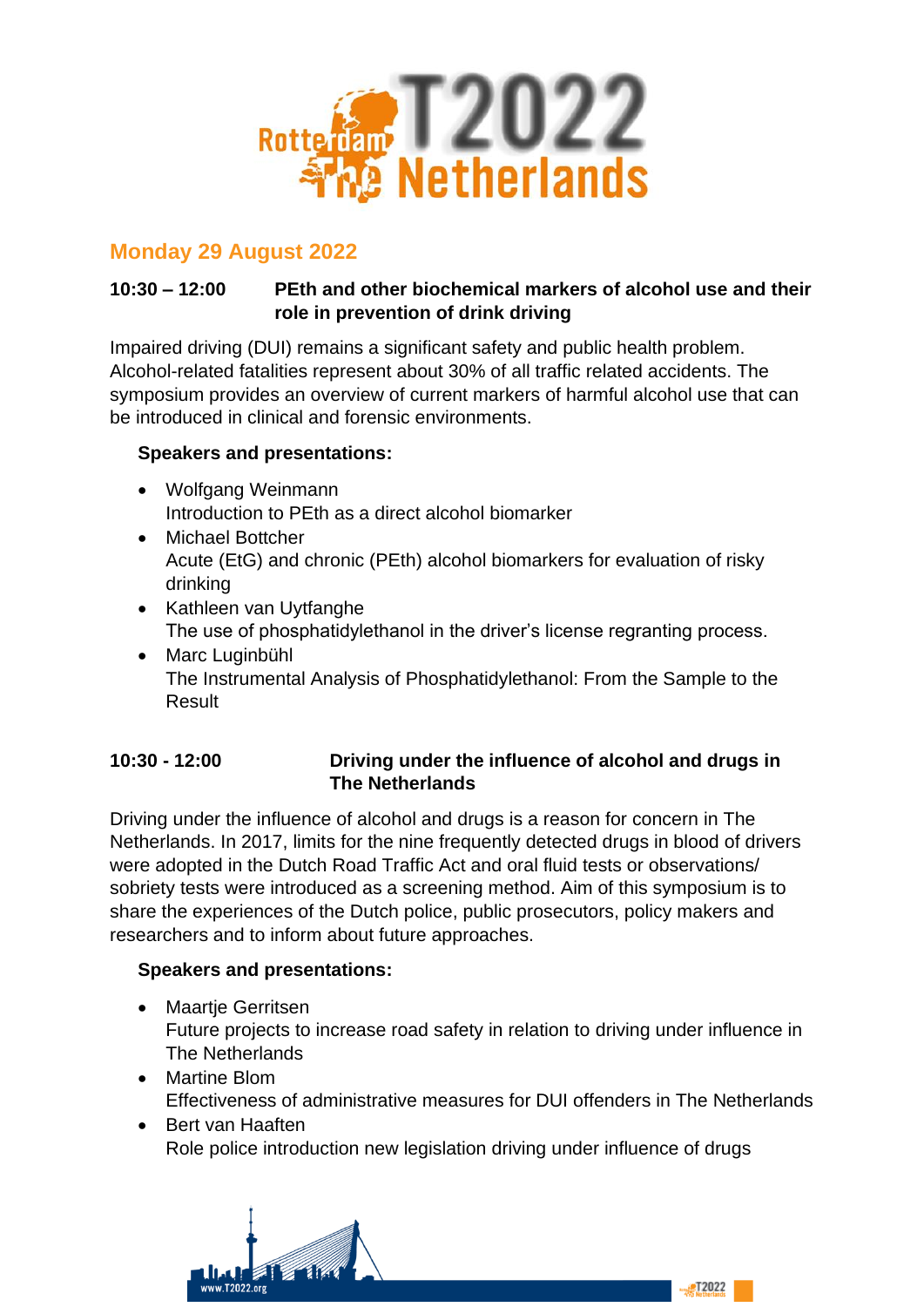

- Sander van der Kint Feasibility study to measure alcohol, drugs prevalence among car drivers in the Netherland.
- Achilles Damen Prosecution issues of the new drugs-in-traffic law in the Netherlands

# **10:30 – 12:00 Alcohol use and driving: detection, risk and remediation.**

Alcohol use is a significant source of risk on Irish roads. The Irish National Office for Traffic Medicine and the Road Safety Authority are responsible for the development of best practice guidelines for driver licensing. The present symposium will address the influence of alcohol use disorders on crash-risk and provide insights into the effect of COVID on drink driving detection in Ireland.

#### **Speakers and presentations:**

- Desmond O'Neill Influence of alcohol use disorders on motor vehicle crash risk
- Helen Kearns Drink driving data from apprehended drivers on Irish Roads demonstrates that alcohol consumption remains significant among the Irish driving population which spans all age ranges with detection being significantly more prevalent in the male population.
- Louise Lawlor Alcohol Within Subject Comparison of Different Biological Specimens: A unique evaluation of suspect drink drivers' incomplete evidential breath test result compared with the result of their alternate specimen provided.

#### **12:00 – 13:30 The future of drunk driving prevention - A vision for zero tolerance**

Drunk driving is a contributing factor to one-third of traffic fatalities in the US and onefourth of traffic fatalities in the EU. The Driver Alcohol Detection System for Safety (DADSS) Program is researching a first-of-its-kind technology that holds great potential to reverse this trend. The technology will automatically detect when a driver is intoxicated with a blood alcohol concentration (BAC) at or above the legal limit and prevent the car from moving. The present symposium will present a technology that will be fast, accurate, reliable, and is expected to prevent drunk driving fatalities and injuries.

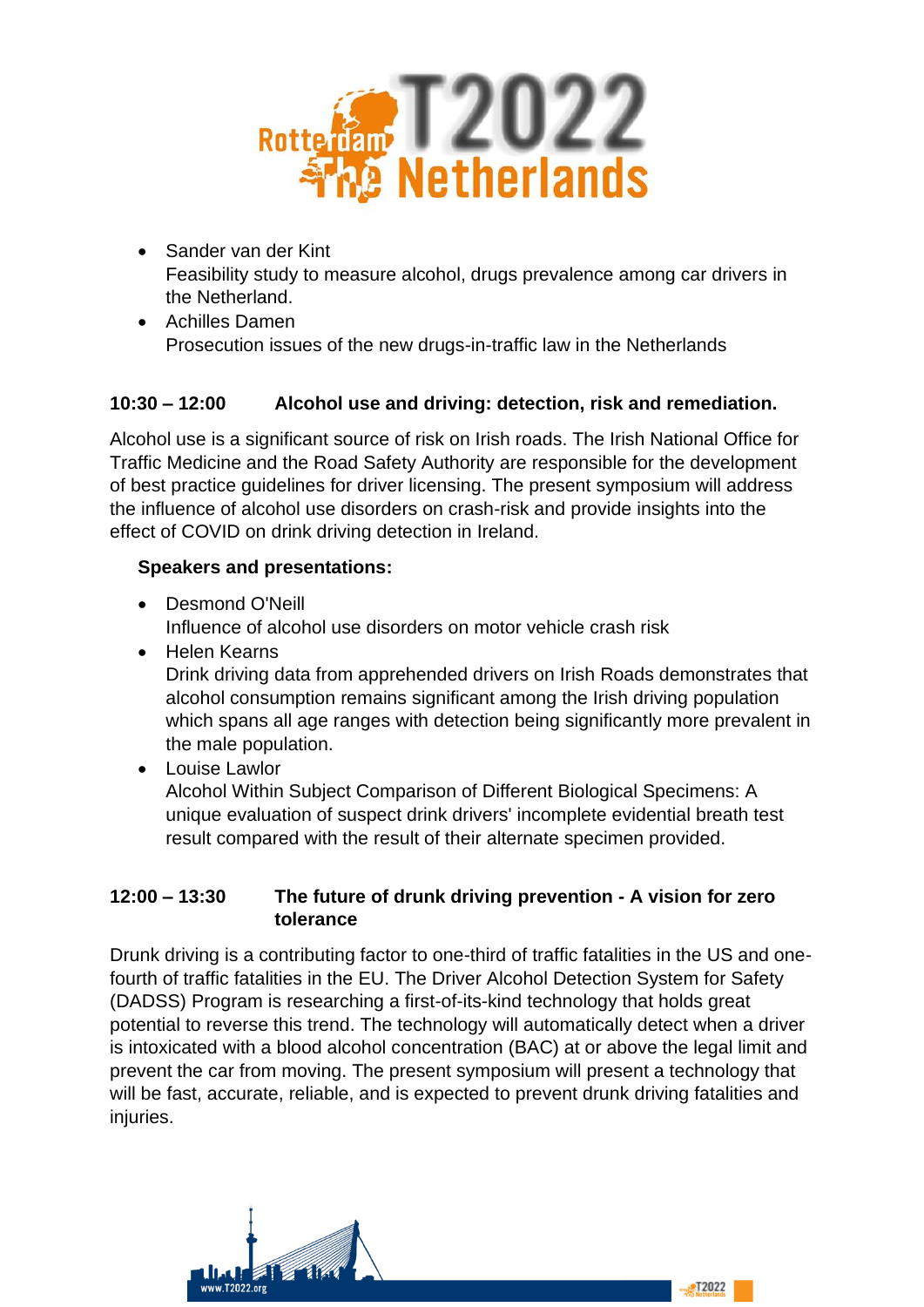

## **Speakers and presentations:**

- Antonio Avenoso Drink-driving in the European Union
- Robert Strassburger Driving Vehicle–integrated Driver Alcohol Detection Technology on the Road to Zero
- Jonas Ljungblad Advanced Breath Based Drunk Driving Prevention Technology
- Kianna Pirooz Human Subject Testing Efforts Under the Driver Alcohol Detection System for Safety (DADSS) Program

## **13:30 – 15:00 Recreational and medicinal use of ketamine: implications for traffic safety**

Ketamine is a medication primarily used for starting and maintaining anesthesia. Ketamine also has rapid antidepressant action in treatment resistant patients. Esketamine, the enantiomer of ketamine has recently been approved as an antidepressant therapy by the Food and Drug Administration (FDA) and the European Medicines Agency (EMA). This raises the question of safety of (es)kamine and its potential impact on day-to-day operations such as driving.

- Aurora van Loo The effects of esketamine on on-road driving performance
- Kim Wolff Pharmacokinetics and Pharmacodynamics of Ketamine and Esketamine
- Raffaele Giorgetti Effects of ketamine on psychomotor, sensory and cognitive functions relevant for driving
- Amie Hayley Examining the effect of analgesic doses of ketamine alone or in combination with dexmedetomidine or fentanyl on driving performance.

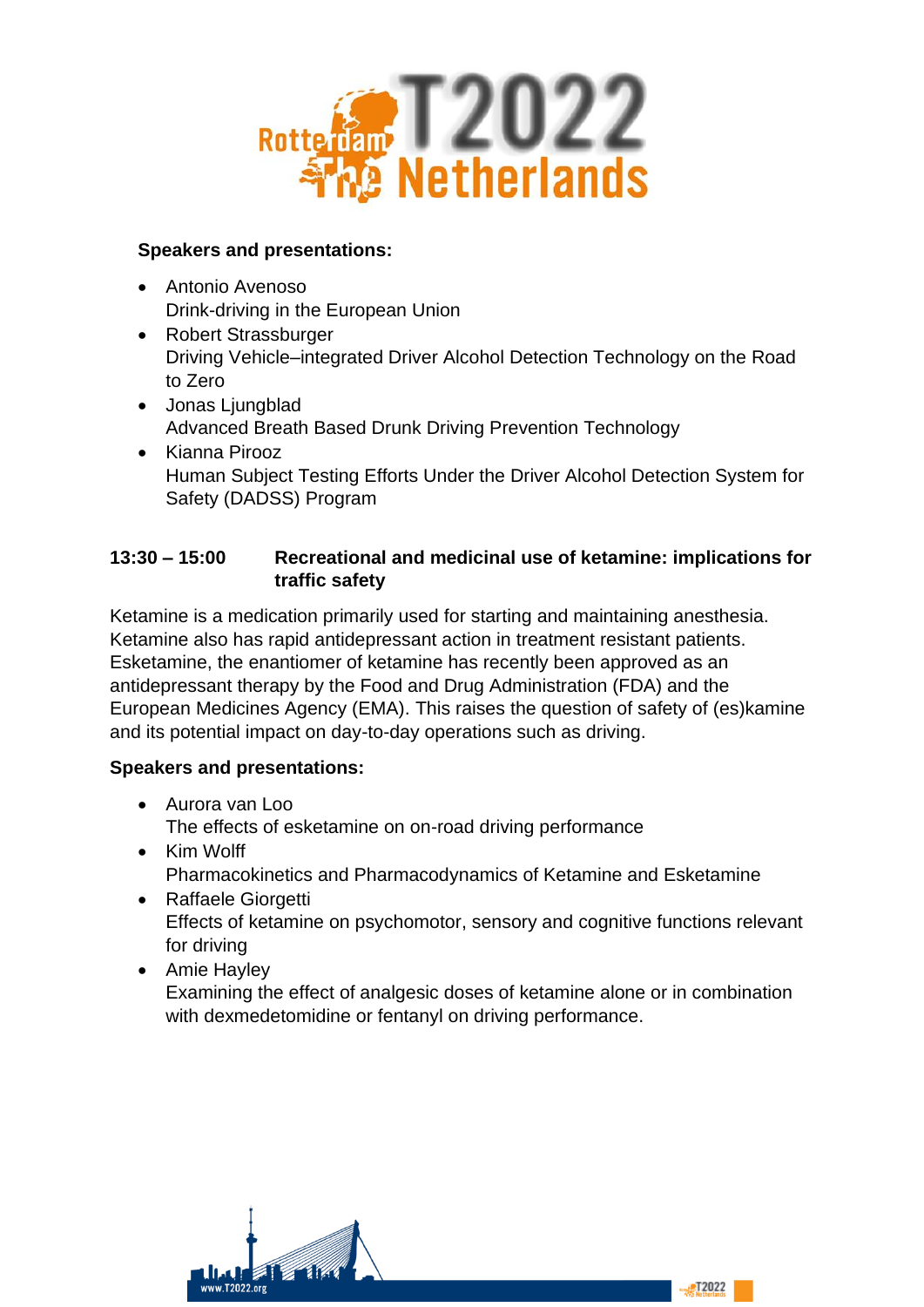

## **13:30 – 15:00 Enforcement strategies impaired driving**

The symposium focuses on research on police enforcement strategies to reduce driving while being impaired by alcohol and/or drugs. Experiences and data from three continents, Australia, USA and Europe, will be presented.

## **Speakers and presentations:**

- James Fell Enforcement Strategies to Reduce Impaired Driving in the United States
- Max Cameron Enforcement strategies to deter drug-driving involving THC and methamphetamine using random and targeted roadside oral fluid tests
- Razi Hasan Factors associated with self-reported drink driving and drug driving in Queensland, Australia

## **13:30 – 15:00 The rise of the balloons: impact of recreational use of Nitrous Oxide in the Netherlands**

Nitrous oxide (N2O), commonly known as laughing gas, is regularly used as an inhalation anaesthetic in medicine and has legitimate uses in the food and automotive industry. However, N2O has also been used as a recreational drug for decades. The present symposium will discuss health incidents and DUI cases related to N2O, as well as possible prevention strategies and legislation.

- Roxy van de Langkruis Challenges in the criminal investigation of serious traffic accidents and the use of laughing gas (N2O) among drivers.
- Laura Hondebrink
- Increase in poisonings with nitrous oxide reported to the Dutch Poisons Information Center between 2010-2020.
- Lex Lemmers Preventing the (mis)use of nitrous oxide in The Netherlands
- Marco Stelt Transport of dinitrous oxide, a risk for public safety?

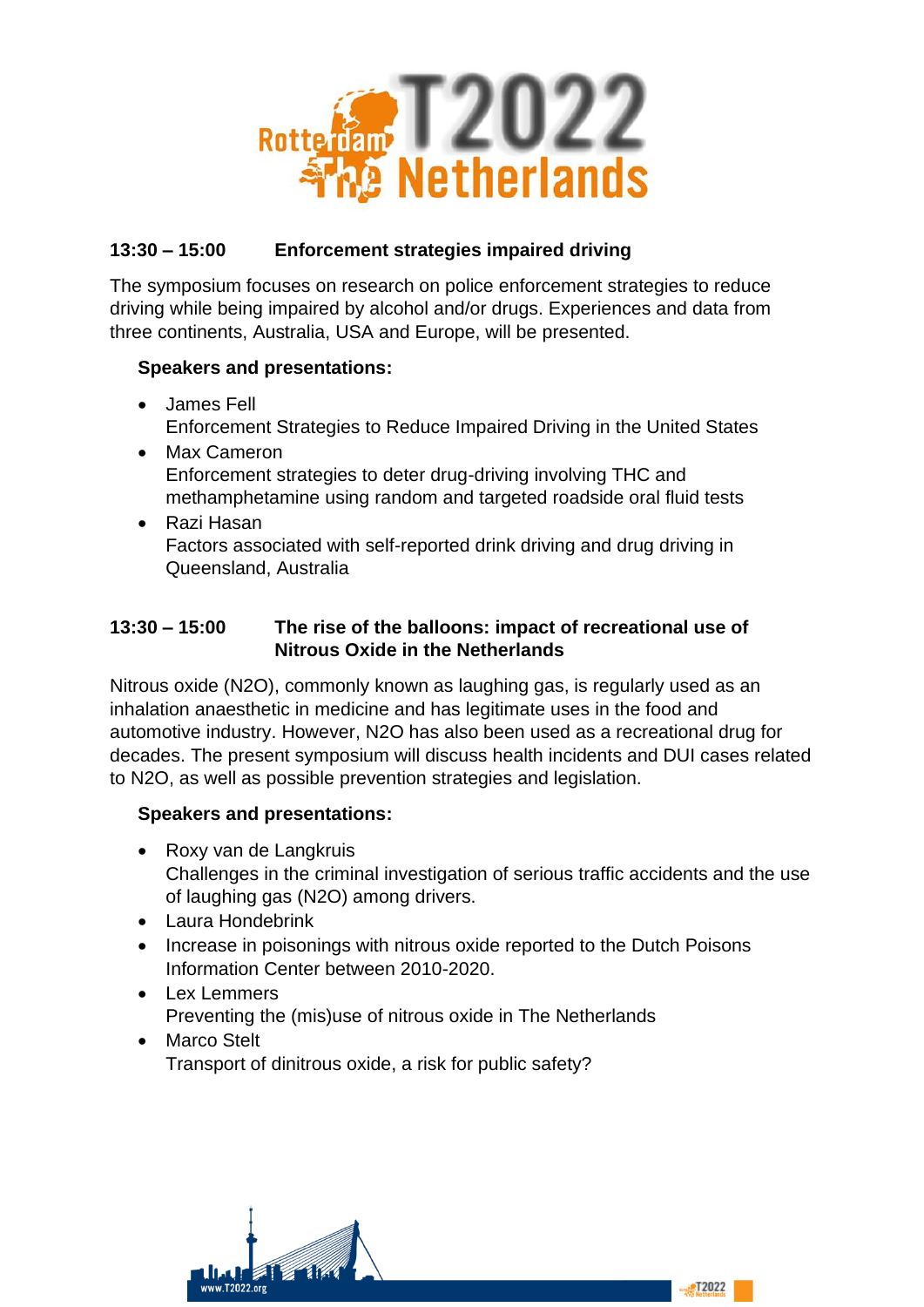

# **Tuesday 30 August 2022**

# **10:30 – 12:00 Cannabinoids and driving.**

Cannabis may impair judgment, motor coordination, and reaction time and increase the risk of injury during day-to-day operations such as driving. Speakers in the present symposium will discuss the evidence that levels of acute impairment may differ between cannabinoids such as Δ9-tetrahydrocannabinol (THC) and cannabidiol (CBD) and varies with product type and route of administration.

# **Speakers and presentations:**

• Tom Marcotte

Impact of Smoked Cannabis on Driving Simulator Performance: THC Content, Behavioral Tolerance, and Perception of Impairment - A Double-blind, Placebo-controlled Randomized Clinical Trial

- Christine Wickens Separate and Combined Effects of Alcohol and Cannabis: Overview of a Randomized Clinical Trial
- Danielle McCartney Effects of Cannabidiol (CBD) and Δ9-Tetrahydrocannabinol (THC) on driving performance.
- Ryan Vandrey Variation in product type impacts drug effects and detection of impairment

## **10:30 – 12:00 Development and implementation of recommendations for driving and medication use in primary care. Best practice examples from the Netherlands**

Use of psychoactive medicines can elevate the risk of traffic accidents, due to driveimpairing (side) effects. To prevent traffic accidents, it is important that patients using medicines that impair driving receive appropriate advice whether or not to participate in traffic. The aim of this symposium is to share best-practice experiences from the Netherlands with the development and implementation of recommendations for medication and driving.

- Nuhoda Aldarij Pharmaceutical drugs and driving: development of practical guidelines for healthcare providers
- Liset van Dijk Patient perspectives on drive-impairing drugs

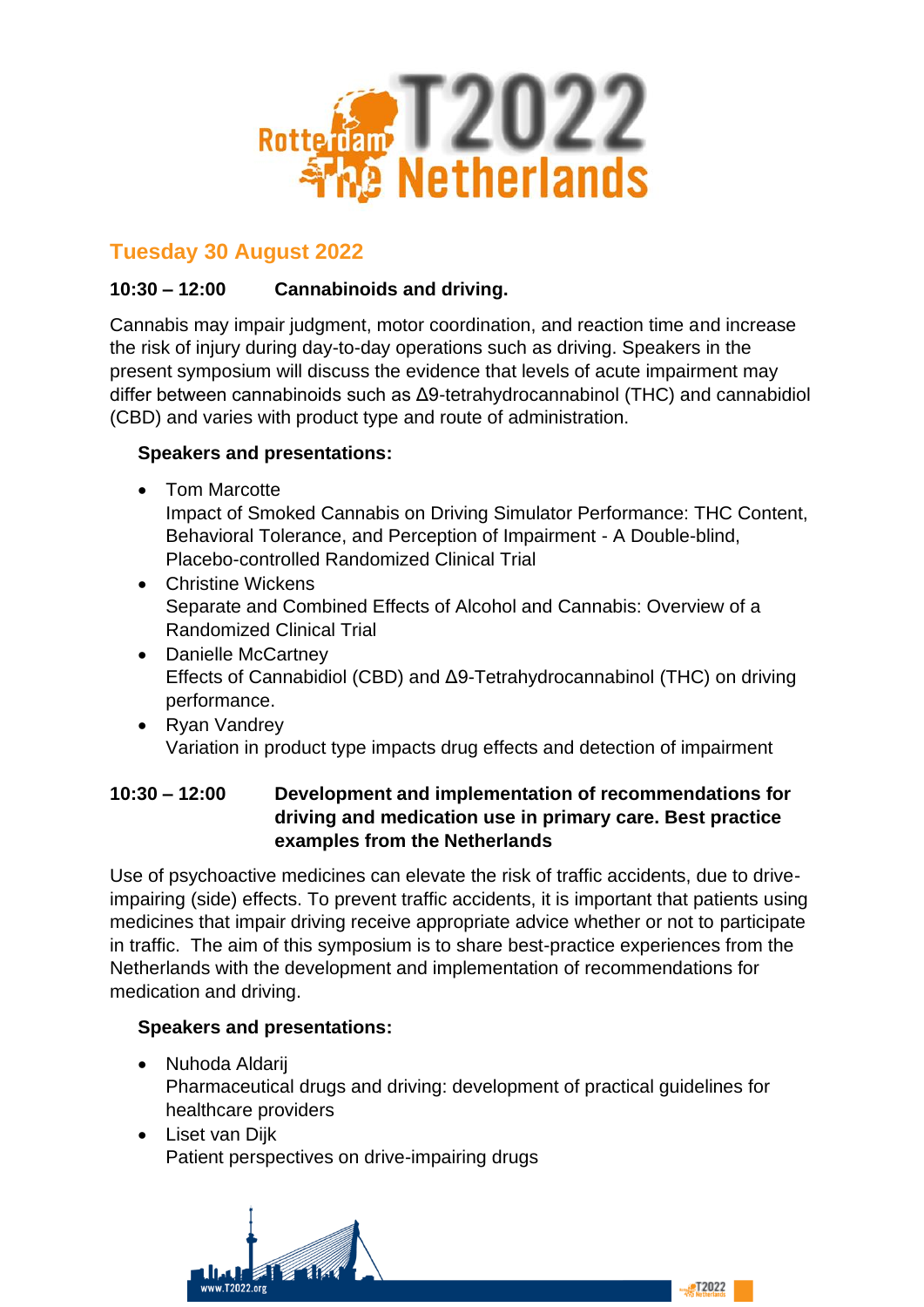

- Els Dik Interprofessional cooperation on drugs and driving
- Leonie Bogaard Implementation of patient counselling about recommendations for driving and medication use in primary care in The Netherlands.

## **10:30 – 12:00 Challenges and solutions for studies of alcohol and drug use among road users in low- and middle-income countries**

Global development and implementation of state-of-the-art technologies to assess a driver's current alcohol or drug use are available in developed countries. In low- and middle income countries, such technologies are often lacking, leading to a high prevalence of drunk/drugged driving injuries in traffic. The present symposium will cover a range of aspects related to implementation of proper technologies and the transfer of knowledge to end-users in low- and middle-income countries.

# **Speakers and presentations:**

- Marilyn Huestis Challenges of Conducting Road Traffic Injury Research in Low and Middle Income Countries
- Hallvard Gjerde Challenges in collaborative studies on alcohol, drugs and traffic safety in lowand middle income countries
- Mads Sundet Alcohol and road traffic injuries in Malawi: study challenges and solutions
- Mailton Vasconcelos Challenges in assessing the usability of Point-of-Collection devices in Brazilian traffic

## **13:30 – 15:00 Medical cannabis and driving: emerging challenges and possible solutions**

Medical cannabis use is becoming increasingly common as more and more jurisdictions legalize its use. This shift is commensurate with emerging evidence for cannabinoid efficacy in treating a range of chronic, debilitating conditions. Laws and policies around non-medical cannabis are also changing, raising concerns around the possibility of increased driving under the influence of cannabis (DUIC). This symposium will address these issues by investigating current data around cannabis and driving.

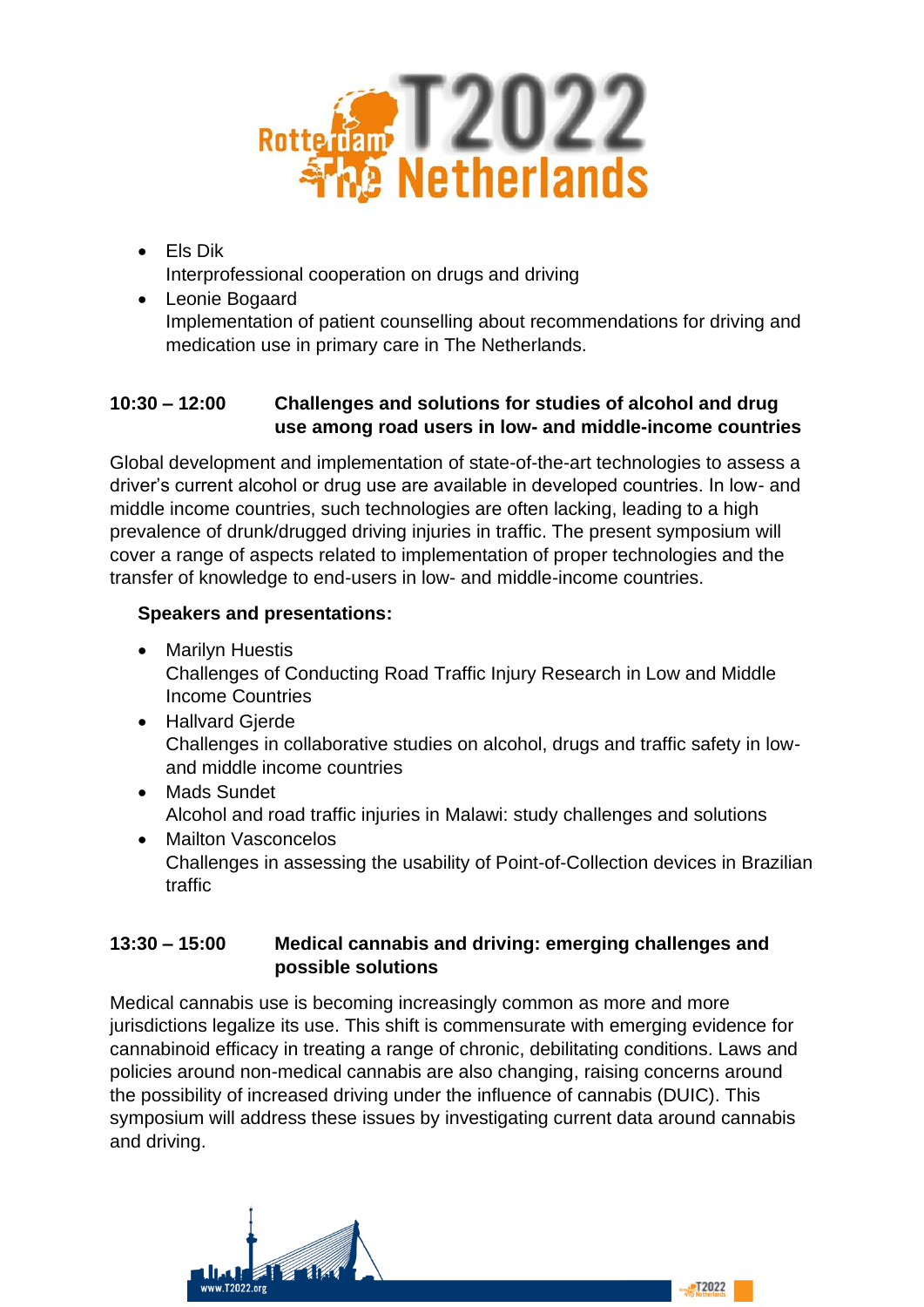

## **Speakers and presentations:**

• Thomas Arkell

Detectability of prescribed cannabinoid medicines in oral fluid

- Thomas Marcotte The Effects of Brief Cannabis Treatments for Neurologic Conditions on Simulated Driving: Results from Two Double-blind, Placebo-controlled Randomized Clinical Trials
- Tory Spindle Characterizing impairment and THC pharmacokinetics in blood and oral fluid following administration of oral and vaporized cannabis among infrequent cannabis users.
- Brooke Manning A randomized placebo-controlled trial investigating the effect of high CBD and low Δ9-THC medicinal cannabis oil on driving performance.

# **13:30 – 15:00 Alcohol hangover and driving**

In contrast to the effects of acute alcohol intoxication, the next-day hangover effects on driving receive little attention from both researchers and media. The alcohol hangover refers to the combination of negative mental and physical symptoms, which can be experienced after a single episode of alcohol consumption, starting when blood alcohol concentration (BAC) approaches zero. The data presented in this symposium show that alcohol hangover is associated with significant driving impairment.

# **Speakers and presentations:**

• Joris Verster

The effects of alcohol hangover on highway driving performance

• Chris Alford

The Impairing Effects of Alcohol Hangover on a simulated 'commute to work' comparing next day driving performance of zero and residual alcohol groups

• Ann-Kathrin Stock

Which cognitive-behavioral effects of alcohol hangover could help understand driving performance impairments?

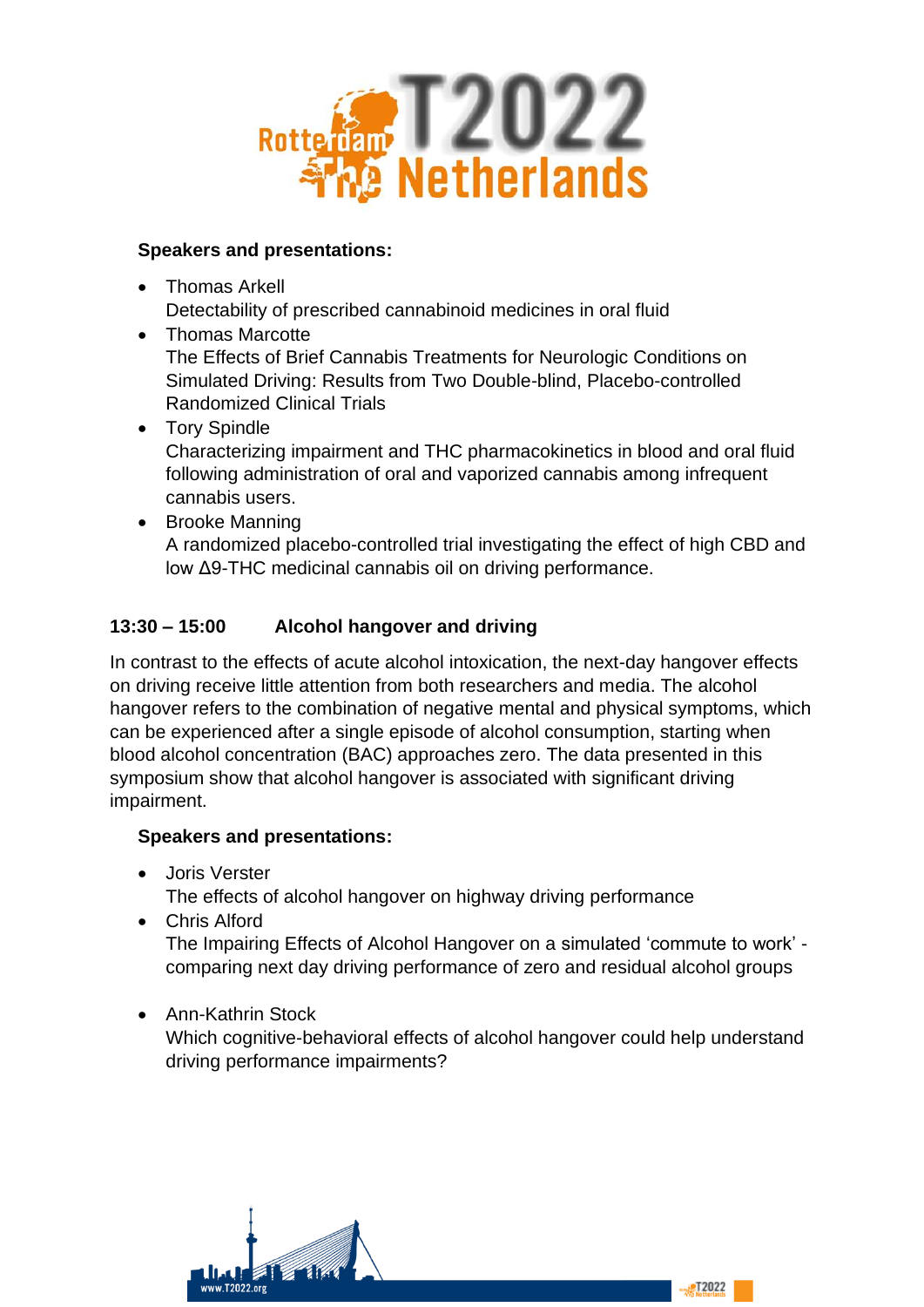

# **13:30 – 15:00 Impaired driving in Muslim countries: laws and behaviors**

Most Muslim countries report few impaired driving-related fatalities, and research on impaired driving in these countries is scant. This symposium will discuss alcohol use patterns in Muslim countries, and their policies on alcohol regulation and impaired driving.

- Zahra Tabibi Alcohol and drug use patterns and impaired driving in Iran
- Asmi Mamri Alcohol-impaired driving in Arab League Countries: Potential roles of alcohol policies, laws, and drinking habits
- Jose Ignacio Nazif-Munoz A new alcohol-related traffic law: did it decrease traffic crashes? Analyzing the case of Turkey's 6487 law